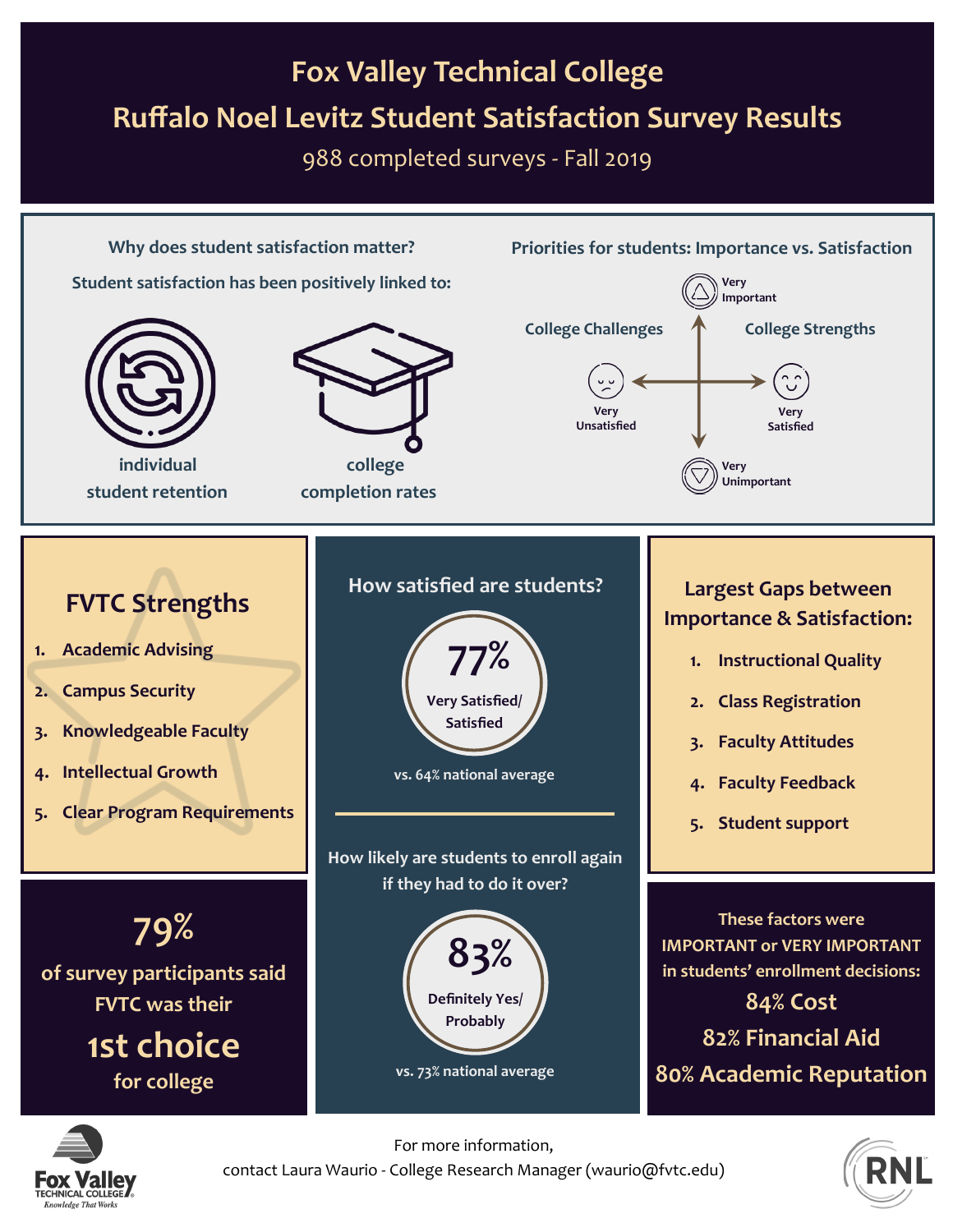## **FVTC Student Satisfaction Survey**

Fox Valley Technical College Spring 2020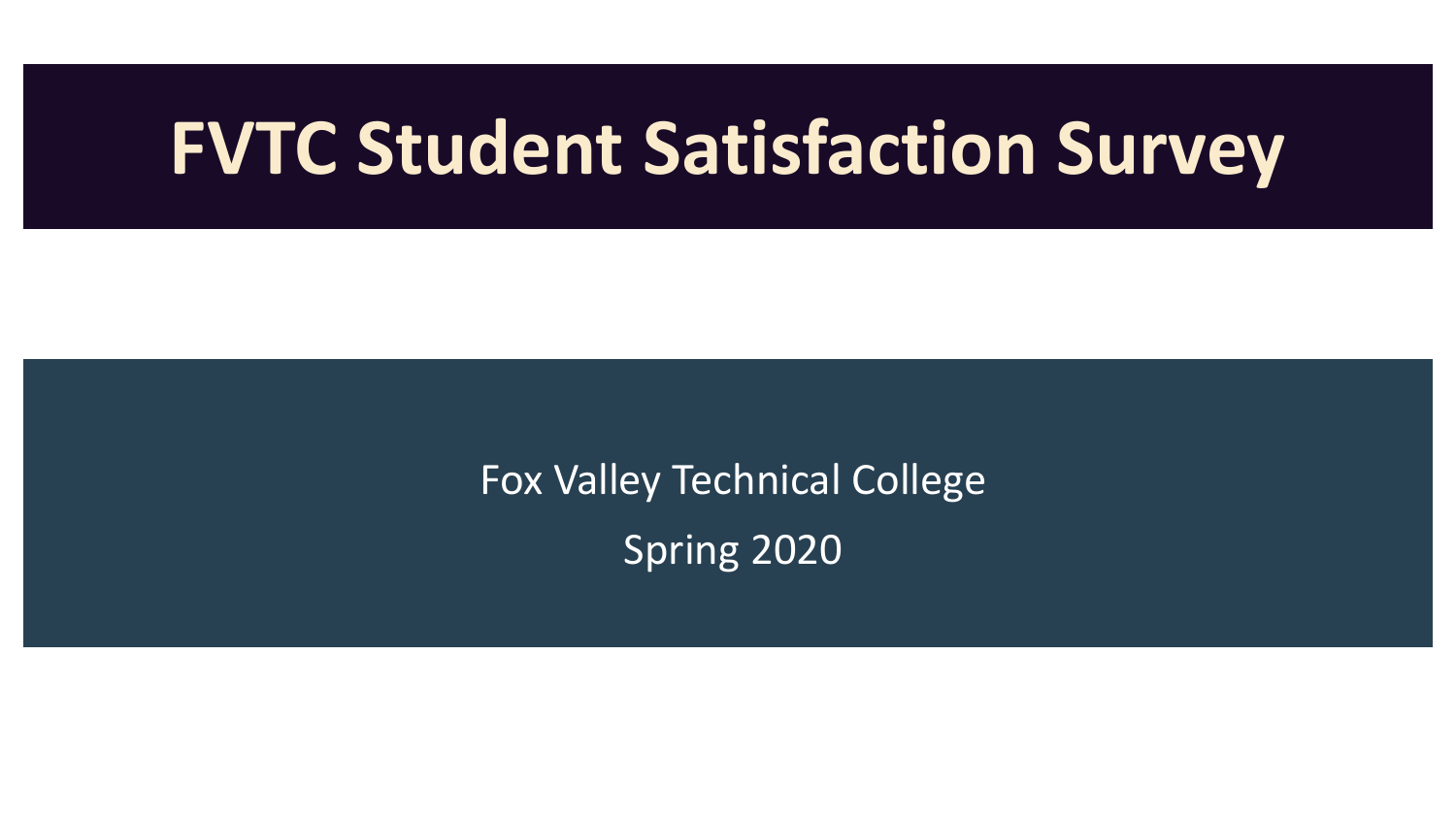# **FVTC Student Satisfaction Survey**

- Conducted every two years in November
- Gathers feedback from students in program courses
- Survey instrument = Ruffalo Noel Levitz Student Satisfaction Inventory
	- 113 questions
	- Participants rate each item on importance and satisfaction (scale of 1-7)
	- Option to provide comments
	- Includes demographic items (gender, age, program, etc.)

![](_page_2_Picture_8.jpeg)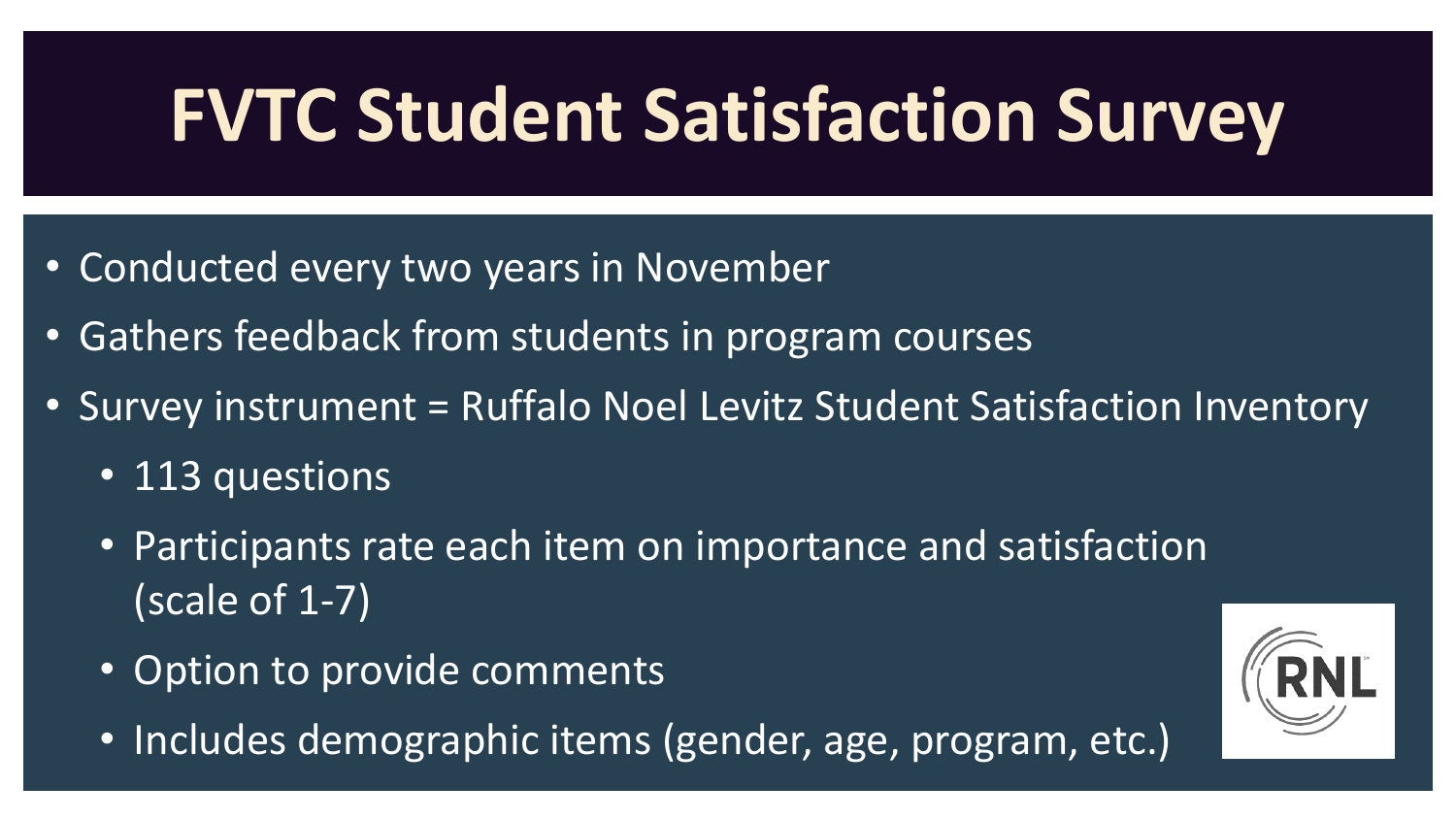|                                     | <b>November 2017</b>                                                                                                                                                                                                                | <b>November 2019</b>                                                                                                                                                                                                                                                                                                                                                                |
|-------------------------------------|-------------------------------------------------------------------------------------------------------------------------------------------------------------------------------------------------------------------------------------|-------------------------------------------------------------------------------------------------------------------------------------------------------------------------------------------------------------------------------------------------------------------------------------------------------------------------------------------------------------------------------------|
| Methodology                         | Instructors passed out hard-copy<br>survey forms to select classes.<br>Students completed the survey during<br>class time.                                                                                                          | All students in program classes<br>$\bullet$<br>received an email with an invitation to<br>participate in the survey online.                                                                                                                                                                                                                                                        |
| <b>Responses</b><br><b>Obtained</b> | 1,564<br>(208 with comments)                                                                                                                                                                                                        | 988<br>(494 with comments)                                                                                                                                                                                                                                                                                                                                                          |
| Pros/Cons                           | High response rates<br>$+$<br>Some students felt "forced" to take the<br>survey and answered the questions<br>negatively<br>Online-only students did not have the<br>opportunity to provide feedback<br>Took up valuable class time | Lower response rates<br>$\qquad \qquad -$<br>Dissatisfied students may not have<br>taken the time to give feedback<br>Students choosing to participate were<br>typically more engaged with the<br><b>College and happier with FVTC</b><br>Online students had the opportunity to<br>$+$<br>participate<br>+ Staff time savings (no need to prepare<br>& disassemble survey packets) |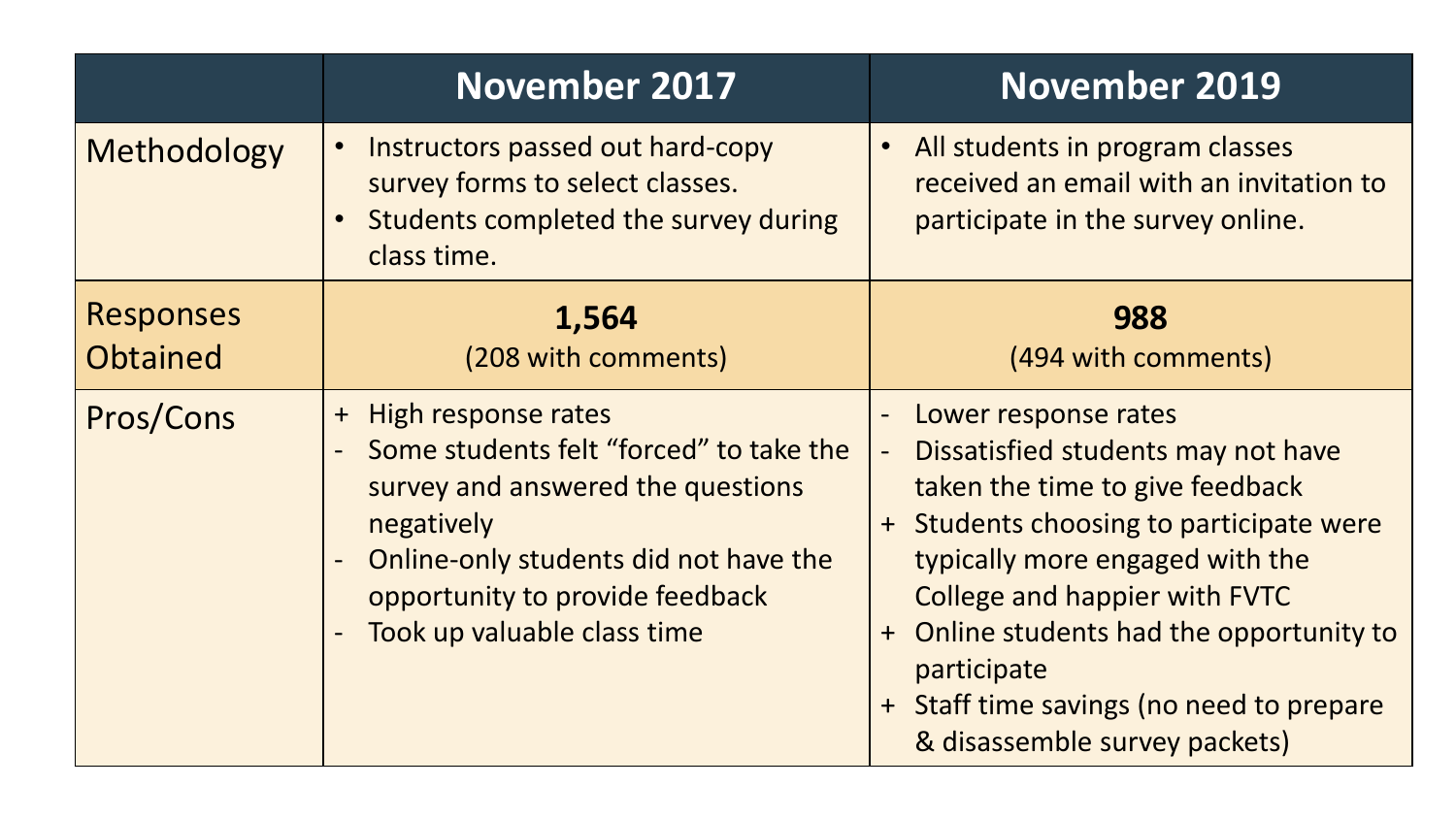### Overall satisfaction

|                                                                              | <b>National</b><br><b>Average</b> | <b>WTCS</b><br><b>Average</b> | <b>FVTC -</b><br>2017 | <b>FVTC -</b><br>2019 |
|------------------------------------------------------------------------------|-----------------------------------|-------------------------------|-----------------------|-----------------------|
| So far, how has your college<br>experience met your expectations?            | 4.98                              | 5.07                          | 5.08                  | 5.27                  |
| <b>Rate your overall satisfaction with</b><br>your experience here thus far. | 5.58                              | 5.76                          | 5.78                  | 5.94                  |
| All in all, if you had to do it over,<br>would you enroll here again?        | 5.83                              | 6.03                          | 6.01                  | 6.23                  |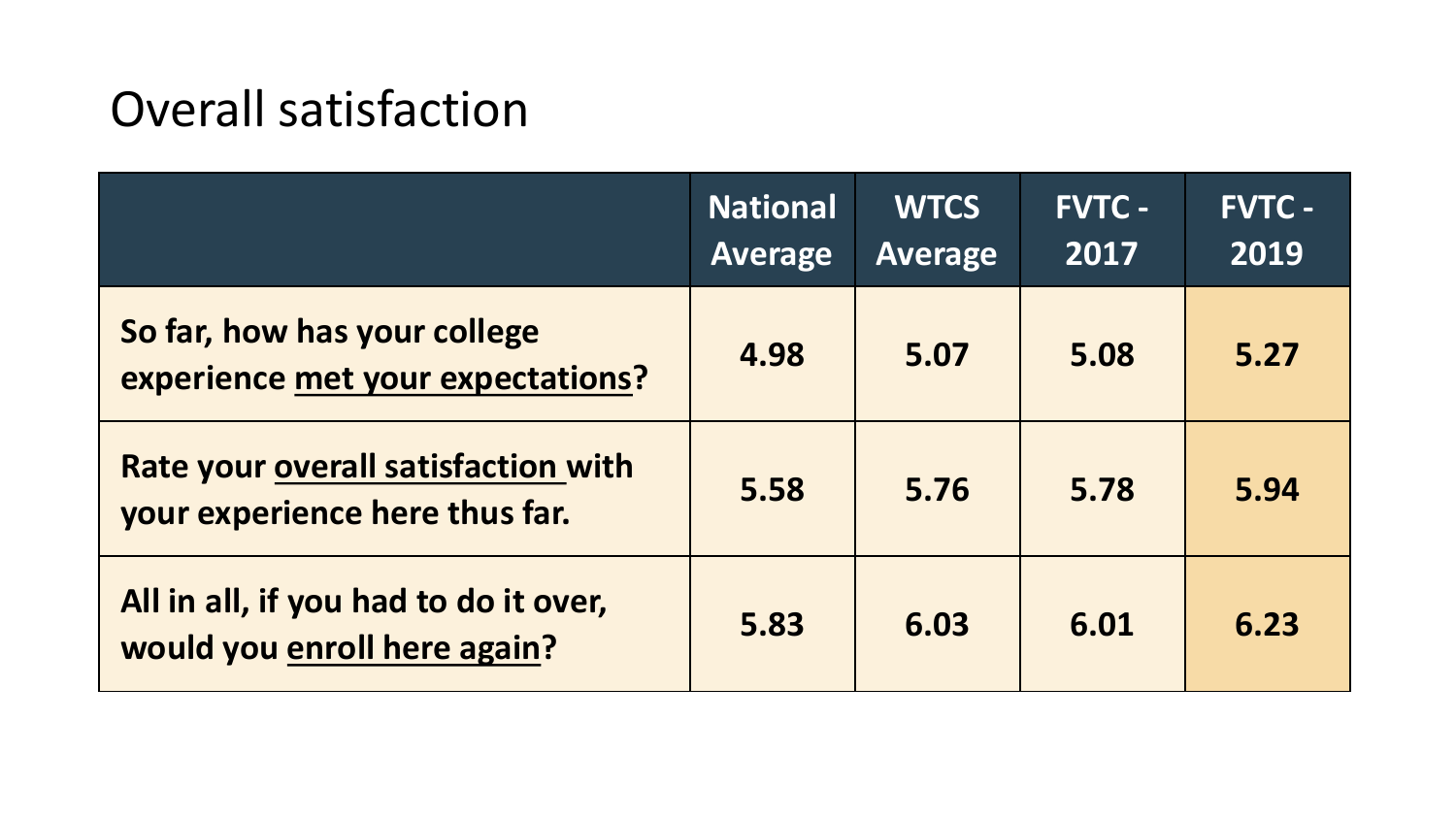#### Areas of high importance and highest satisfaction

|                                                                        | <b>National Average</b> |              | <b>FVTC</b> |                                                |
|------------------------------------------------------------------------|-------------------------|--------------|-------------|------------------------------------------------|
|                                                                        | Importance              | Satisfaction | Importance  | Satisfaction<br>(Sorted $\blacktriangledown$ ) |
| On the whole, the campus is well-<br>maintained.                       | 6.35                    | 6.05         | 6.52        | 6.50                                           |
| This institution has a good reputation<br>within the community.        | 6.22                    | 5.89         | 6.47        | 6.49                                           |
| My academic advisor is knowledgeable<br>about my program requirements. | 6.43                    | 5.71         | 6.66        | 6.42                                           |
| The campus is safe and secure for all<br>students.                     | 6.47                    | 5.94         | 6.65        | 6.42                                           |
| I am able to experience intellectual<br>growth here.                   | 6.46                    | 6.01         | 6.61        | 6.41                                           |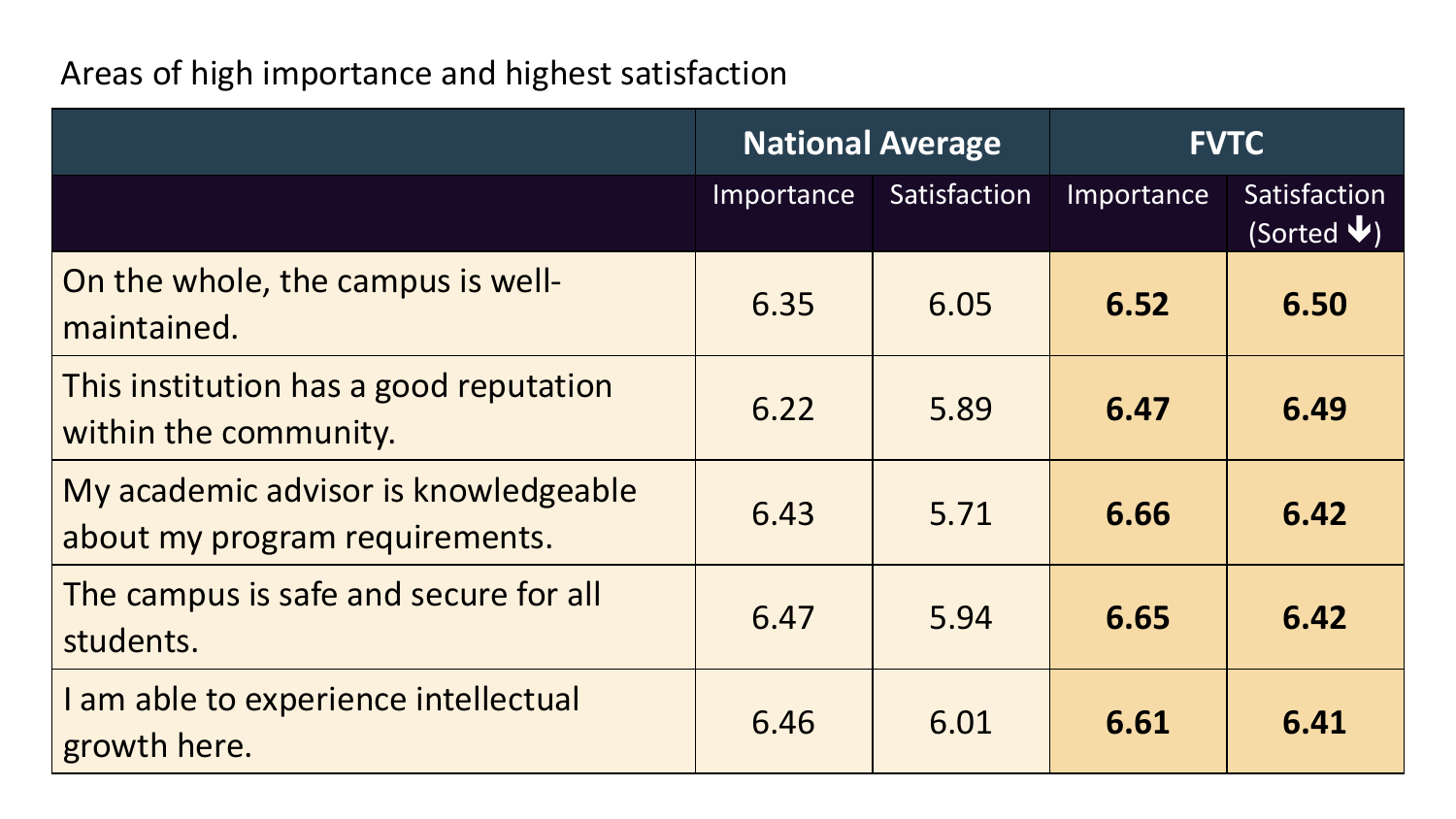#### Areas of high importance and slightly lower satisfaction

|                                                                                  | <b>National Average</b> |              | <b>FVTC</b>                             |              |
|----------------------------------------------------------------------------------|-------------------------|--------------|-----------------------------------------|--------------|
|                                                                                  | Importance              | Satisfaction | Importance<br>(Sorted $\blacklozenge$ ) | Satisfaction |
| The quality of instruction I receive in most of<br>my classes is excellent.      | 6.48                    | 5.69         | 6.64                                    | 6.03         |
| Faculty are fair and unbiased in their<br>treatment of individual students.      | 6.38                    | 5.70         | 6.58                                    | 6.17         |
| I am able to register for classes I need with<br>few conflicts.                  | 6.43                    | 5.71         | 6.58                                    | 6.09         |
| The quality of instruction in the<br>vocational/technical programs is excellent. | 6.21                    | 5.60         | 6.56                                    | 6.03         |
| <b>Faculty provide timely feedback about</b><br>student progress in a course.    | 6.33                    | 5.57         | 6.55                                    | 5.98         |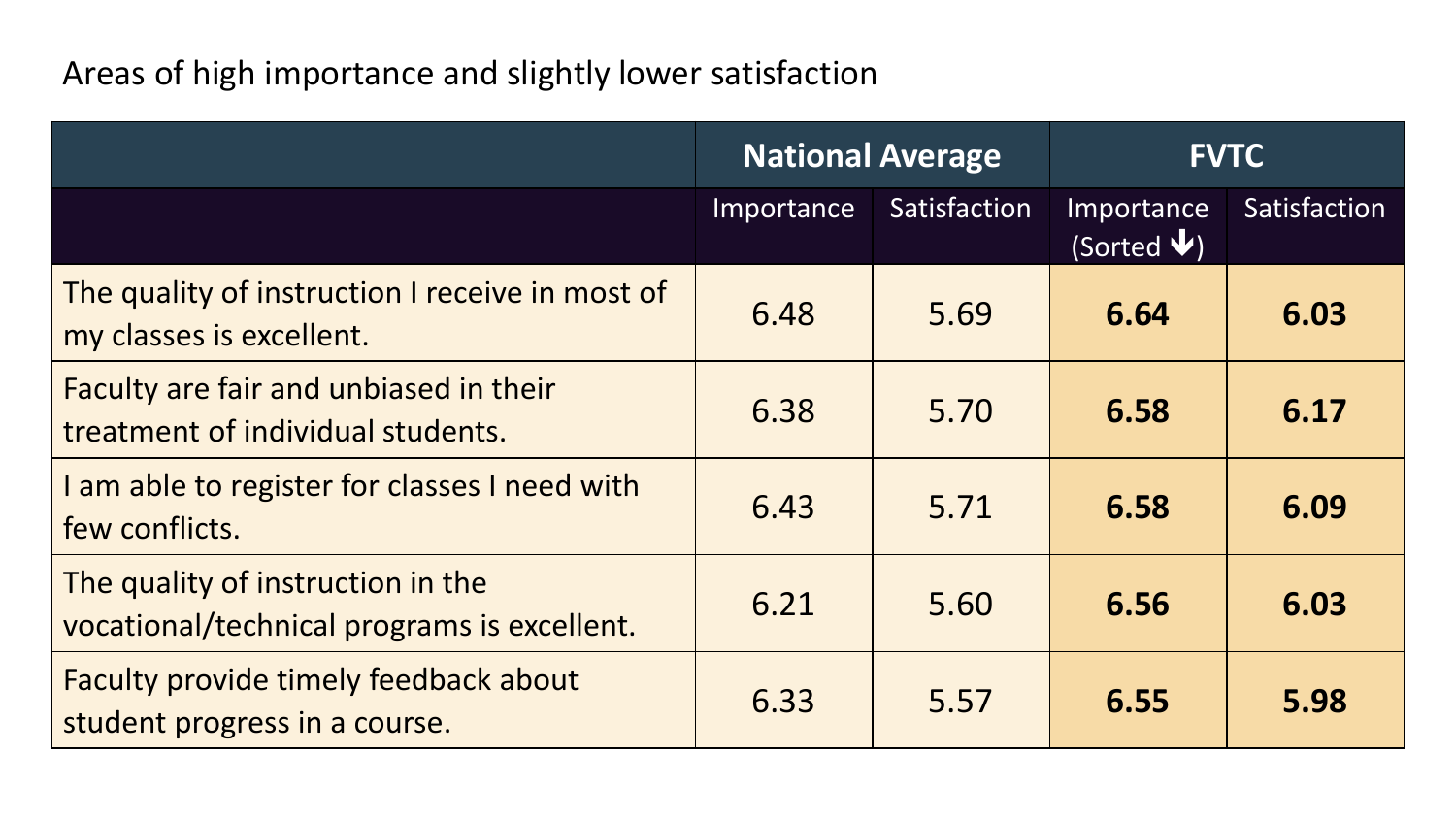### Comment Themes

- Student concerns:
	- Education debt
	- Balancing school, work, and family
	- Flexible course delivery, support services, and student activities (various times of day, location options, online)
- Positive comments:
	- Good value
	- Quality, caring instructors
	- Well-maintained, clean campus
	- Better than prior 4-year experience
- Main complaints:
	- Survey is too long
	- Parking/snow removal
	- Cost of food services

![](_page_7_Picture_14.jpeg)

![](_page_7_Picture_15.jpeg)

![](_page_7_Picture_16.jpeg)

![](_page_7_Picture_17.jpeg)